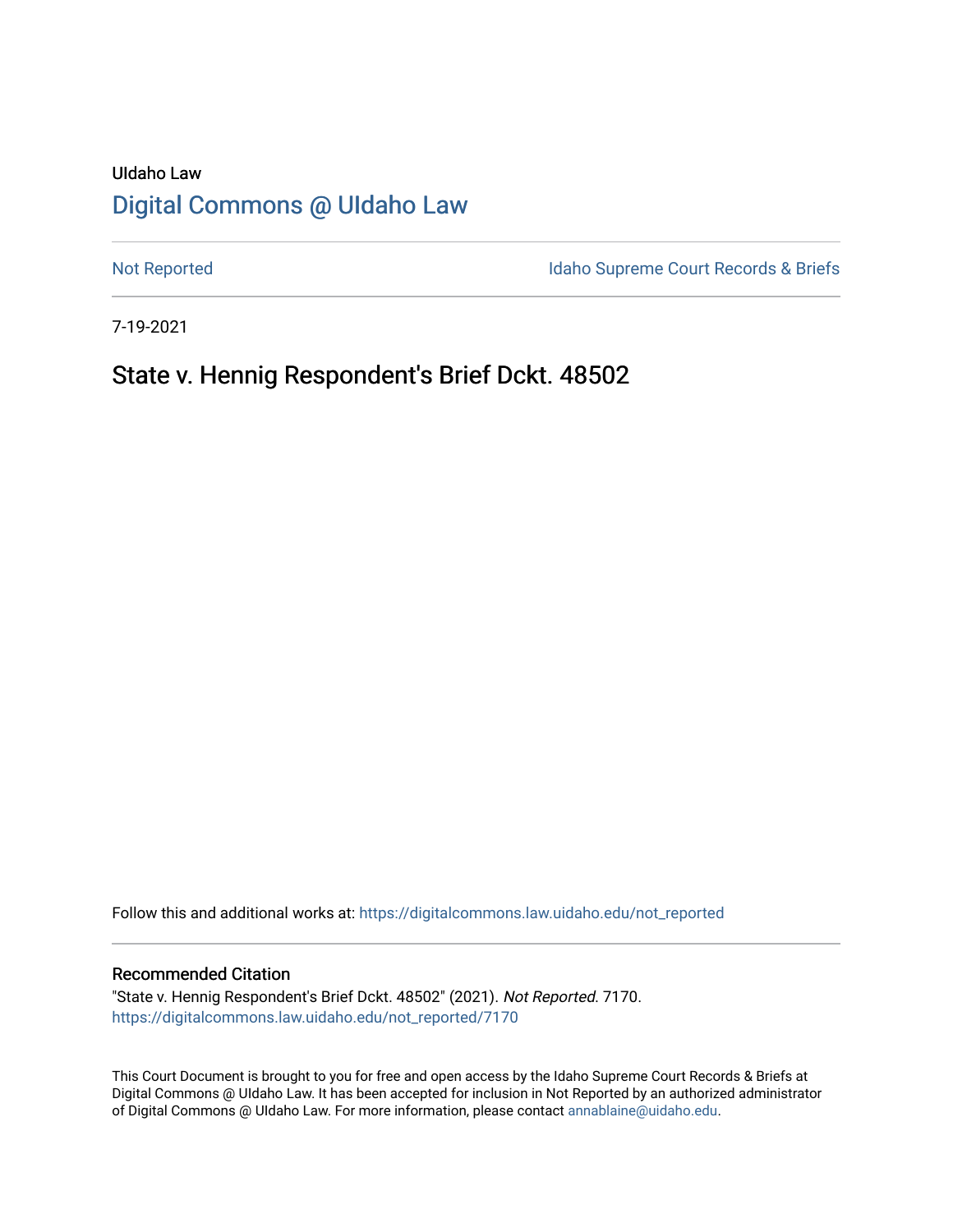Electronically Filed 7/19/2021 1:45 PM Idaho Supreme Court Melanie Gagnepain, Clerk of the Court By: Brad Thies, Deputy Clerk

LAWRENCE G. WASDEN Attorney General State of Idaho

MARK A. KUBINSKI Deputy Attorney General Chief, Criminal Law Division

KACEY L. JONES Deputy Attorney General P. O. Box 83720 Boise, Idaho 83720-0010 (208) 334-4534 E-mail: ecf@ag.idaho.gov

### IN THE SUPREME COURT OF THE STATE OF IDAHO

| STATE OF IDAHO,         |                           |
|-------------------------|---------------------------|
|                         | NO. 48502-2020            |
| Plaintiff-Respondent,   |                           |
|                         | Kootenai County Case No.  |
| V.                      | CR28-19-11962             |
|                         |                           |
| BRANDON WILLIAM HENNIG, |                           |
|                         | <b>RESPONDENT'S BRIEF</b> |
| Defendant-Appellant.    |                           |
|                         |                           |

Has Hennig failed to show that the district court abused its discretion when it sentenced him to twenty-five years with ten years fixed for aggravated battery, with a deadly weapon enhancement?

### ARGUMENT

### Hennig Has Failed To Show That The District Court Abused Its Sentencing Discretion

#### A. Introduction

Law enforcement responded to a report of a man with blood on him yelling for help. (R.,

p.25.) An officer made contact with Joseph Coby at his residence. (R., p.25.) Coby was sitting

in a patio chair with a large amount of blood on himself and his clothing. (R., p.25.) Officers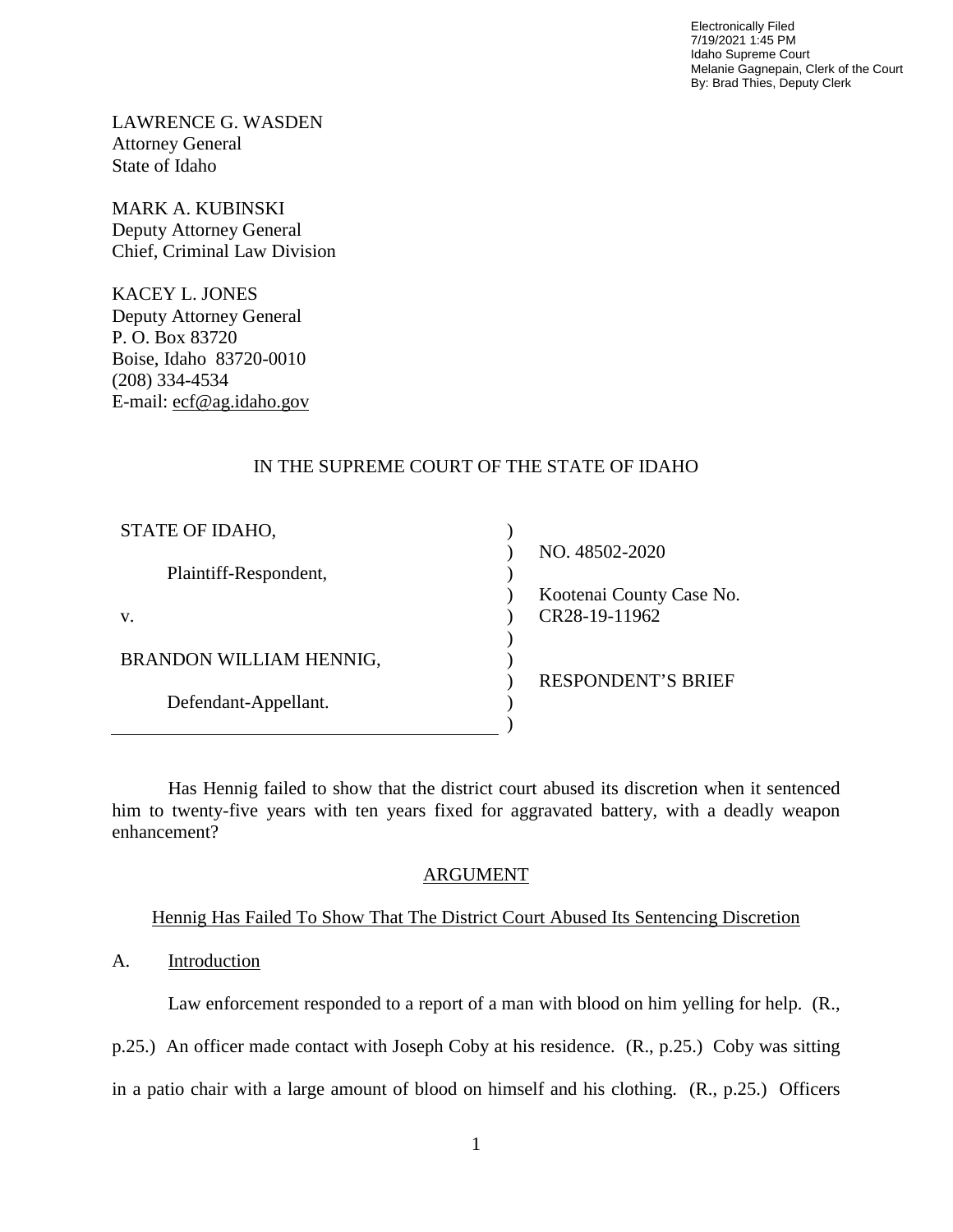observed that Coby seemed scared and in shock, with blood covering his head and neck from what appeared to be a serious head laceration. (R., p.25.) Coby's hands were covered in blood and his pinky finger appeared broken and severely split open. (R., p.25.) He appeared to have at least one missing or broken tooth. (R., p.25.) Coby made repeated statements about dying. (R., p.25.)

Coby told law enforcement that he had come home from work in the evening; when he entered his home, he saw a man in a mask he later identified as his friend Hennig. (R., pp.25, 174, 305.) Hennig immediately attacked Coby with a baseball bat, striking him several times in the head and upper body.  $(R., p.25.)$  Hennig then placed Coby in a chokehold and said "[s]hhhh stop" as he applied pressure to Coby's neck. (R., p.25.) Coby resisted, biting one of Hennig's fingers. (R., p.25.) After Coby got away, Hennig fled. (R., p.25.) Coby reported that he had no idea why Hennig attacked him. (R., p.25.)

At the scene, officers observed blood on the concrete stairs leading down to the residence, blood smeared on the railing, blood on the inside door jam, and blood on the walls on either side of the entrance. (R., pp.29, 125.) They observed two bloody handprints and blood on the toe of Coby's right shoe. (R., p.29.) The officers located a baseball bat with blood smeared on the end and a black mask with two eye holes cut out. (R., p.29.)

After multiple attempts, officers were able to make contact with Hennig at his grandparent's residence. (R., pp.26, 34.) Officers noted Hennig appeared to have injuries consistent with being involved in a fight. (R., pp.34-35.) In Hennig's vehicle, officers observed what appeared to be blood on the steering wheel and on the cloth armrest, with apparent efforts made to clean the blood off the armrest, two rolls of paper towels, some type of cleaner in a spray bottle. (R., p.35; Conf. Ex., pp.110-22.) Officers also saw a black sweatshirt, binoculars, a headlamp, a flashlight, and an opened box of latex gloves. (R., p.35; Conf. Ex., pp.128-36.)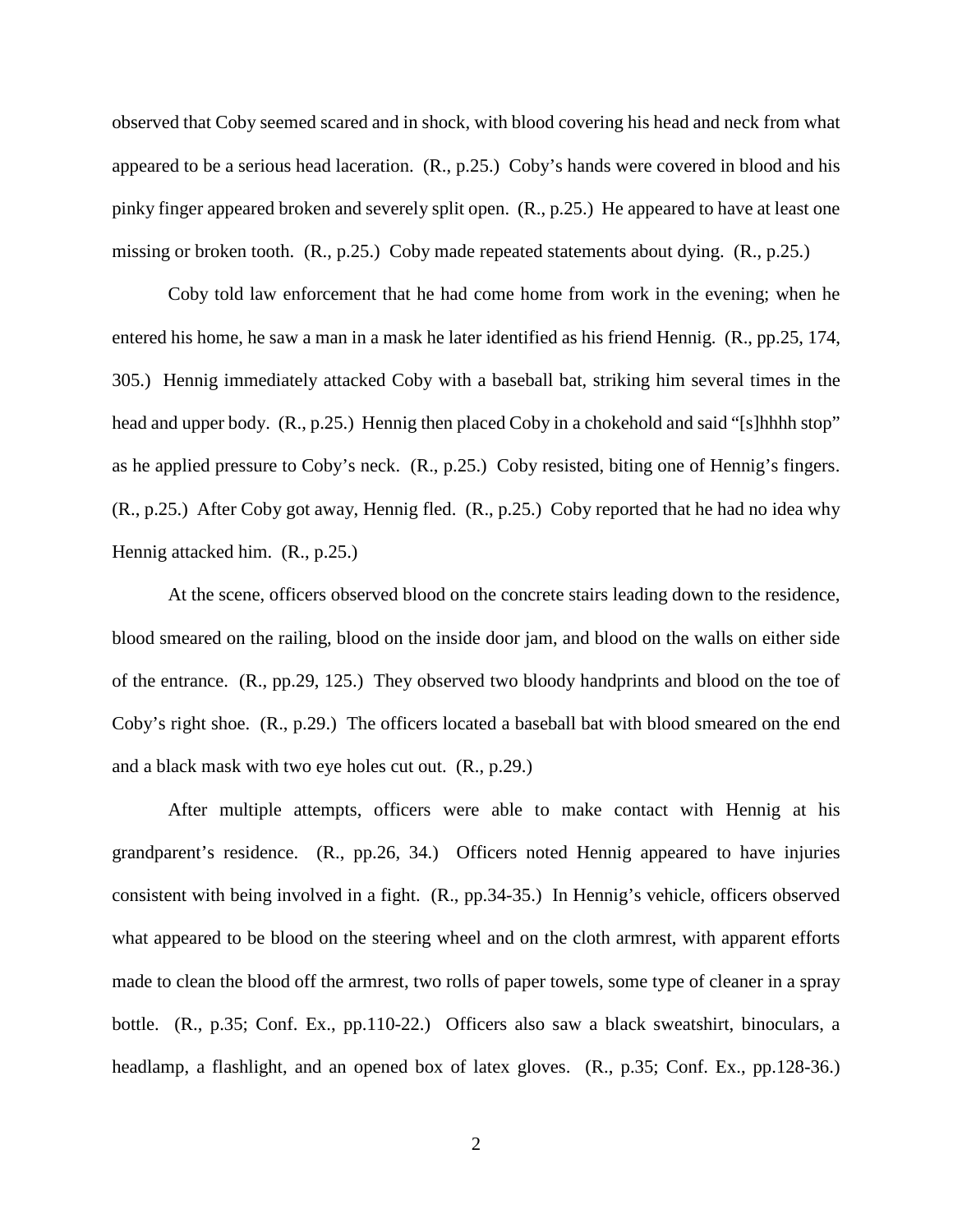During a search of Hennig's residence and vehicle, officers also located garbage bags, a stun gun, cleaning supplies, gloves, duct tape, hammers, knives, a bat, a flashlight, binoculars, pepper spray, a padlock, lock picks, mutilated dolls, drawings, a training dummy, a fictional book about a serial killer, masks, and a bone saw.  $(R., p.176; see Conf. Ex., pp.144-284.)$ 

The state charged Hennig by indictment with attempted first degree murder, aggravated battery, and burglary, with a deadly weapon enhancement. (R., pp.43-44, 97-98.) Pursuant to a plea agreement, Hennig pleaded guilty to aggravated battery with a deadly weapon enhancement and the state dismissed the remaining charges.  $(R., p.255; 9/29/2020 \text{ Tr.}, p.9, L.18 - p.10, L.14.)$ The district court sentenced Hennig to twenty-five years with ten years fixed. (R., pp.321-24.) Hennig filed a timely notice of appeal. (R., pp.326-28.)

#### B. Standard Of Review

The length of a sentence is reviewed under an abuse of discretion standard considering the defendant's entire sentence. State v. Oliver, 144 Idaho 722, 726, 170 P.3d 387, 391 (2007) (citing State v. Strand, 137 Idaho 457, 460, 50 P.3d 472, 475 (2002); State v. Huffman, 144 Idaho 201, 159 P.3d 838 (2007)). Where a sentence is within statutory limits, the appellant bears the burden of demonstrating that it is a clear abuse of discretion. State v. Baker, 136 Idaho 576, 577, 38 P.3d 614, 615 (2001) (citing State v. Lundquist, 134 Idaho 831, 11 P.3d 27 (2000)). In evaluating whether a lower court abused its discretion, the appellate court conducts a four-part inquiry, which asks "whether the court: (1) correctly perceived the issue as one of discretion; (2) acted within the outer boundaries of its discretion; (3) acted consistently with the legal standards applicable to the specific choices available to it; and (4) reached its decision by the exercise of reason." State v. Herrera, 164 Idaho 261, 272, 429 P.3d 149, 160 (2018) (citing Lunneborg v. My Fun Life, 163 Idaho 856, 863, 421 P.3d 187, 194 (2018)).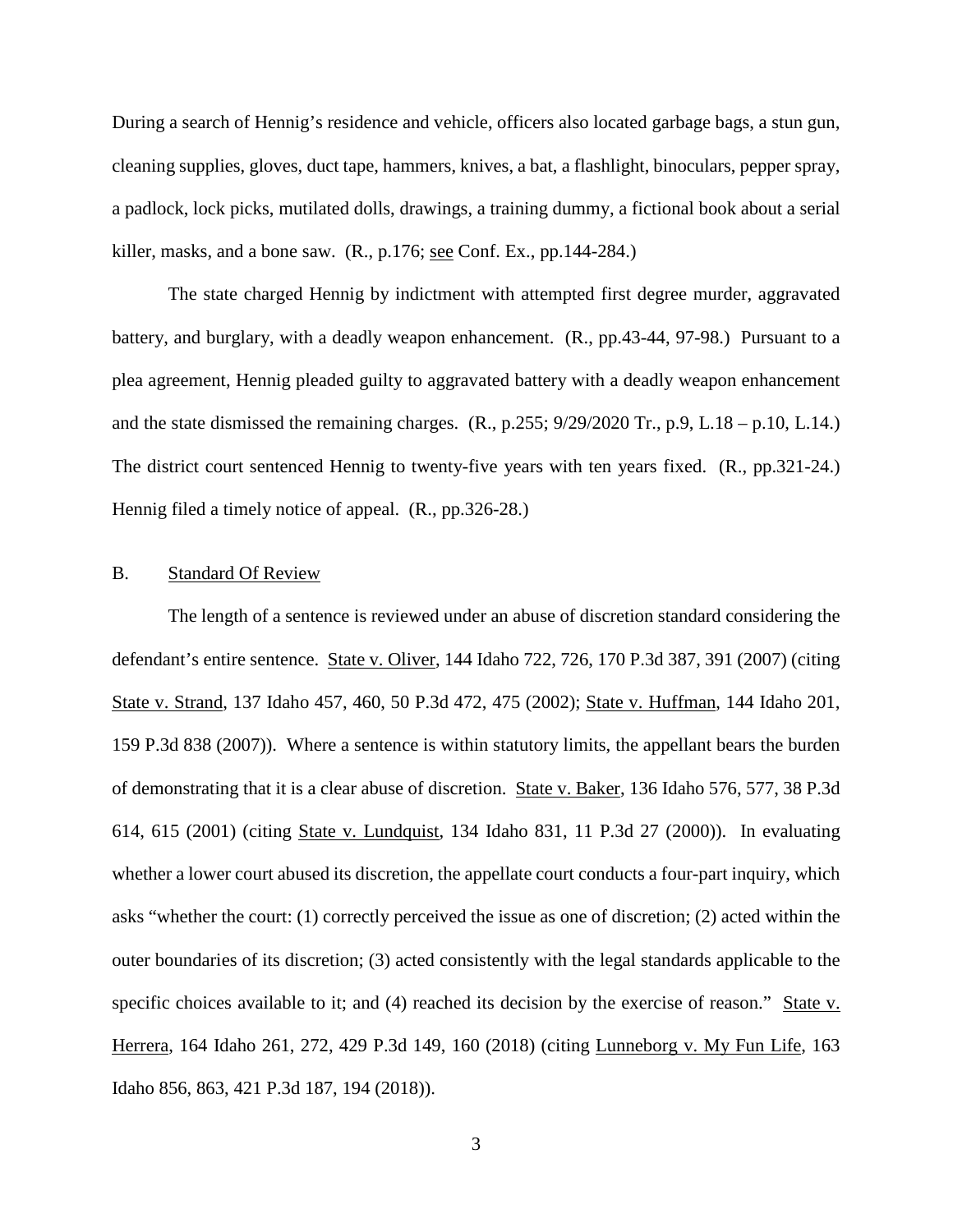#### C. Hennig Has Shown No Abuse Of The District Court's Discretion

To bear the burden of demonstrating an abuse of discretion, the appellant must establish that, under any reasonable view of the facts, the sentence was excessive. State v. Farwell, 144 Idaho 732, 736, 170 P.3d 397, 401 (2007). In determining whether the appellant met this burden, the court considers the entire sentence but presumes that the determinate portion will be the period of actual incarceration. State v. Bailey, 161 Idaho 887, 895, 392 P.3d 1228, 1236 (2017) (citing Oliver, 144 Idaho at 726, 170 P.3d at 391). "When reviewing the reasonableness of a sentence, this Court conducts an independent review of the record, giving consideration to the nature of the offense, the character of the offender and the protection of the public interest." State v. McIntosh, 160 Idaho 1, 8, 368 P.3d 621, 628 (2015). To establish that the sentence was excessive, the appellant must demonstrate that reasonable minds could not conclude the sentence was appropriate to accomplish the sentencing goals of protecting society, deterrence, rehabilitation, and retribution. Farwell, 144 Idaho at 736, 170 P.3d at 401. "'In deference to the trial judge, this Court will not substitute its view of a reasonable sentence where reasonable minds might differ.'" State v. Matthews, 164 Idaho 605, 608, 434 P.3d 209, 212 (2018) (quoting State v. Stevens, 146 Idaho 139, 148-49, 191 P.3d 217, 226-27 (2008)).

The sentence is reasonable in light of the conduct underlying the crime. Coby came home from work in the evening, only to be brutally attacked by a man he considered a friend. (R., p.25.) Hennig, who had been lying in wait wearing a mask, beat Coby in the head and upper body with a baseball bat. (R., pp.25, 305.) Coby tried to flee but Hennig caught him and placed him in a chokehold; Hennig continued to choke Coby, telling him to stop resisting, until Coby was able to bite Hennig's finger and break free. (R., pp.25, 305-306.) When Coby made his way to his neighbor's for help, Hennig fled. (R., pp.25, 306.) As a result of Hennig's attack, Coby suffered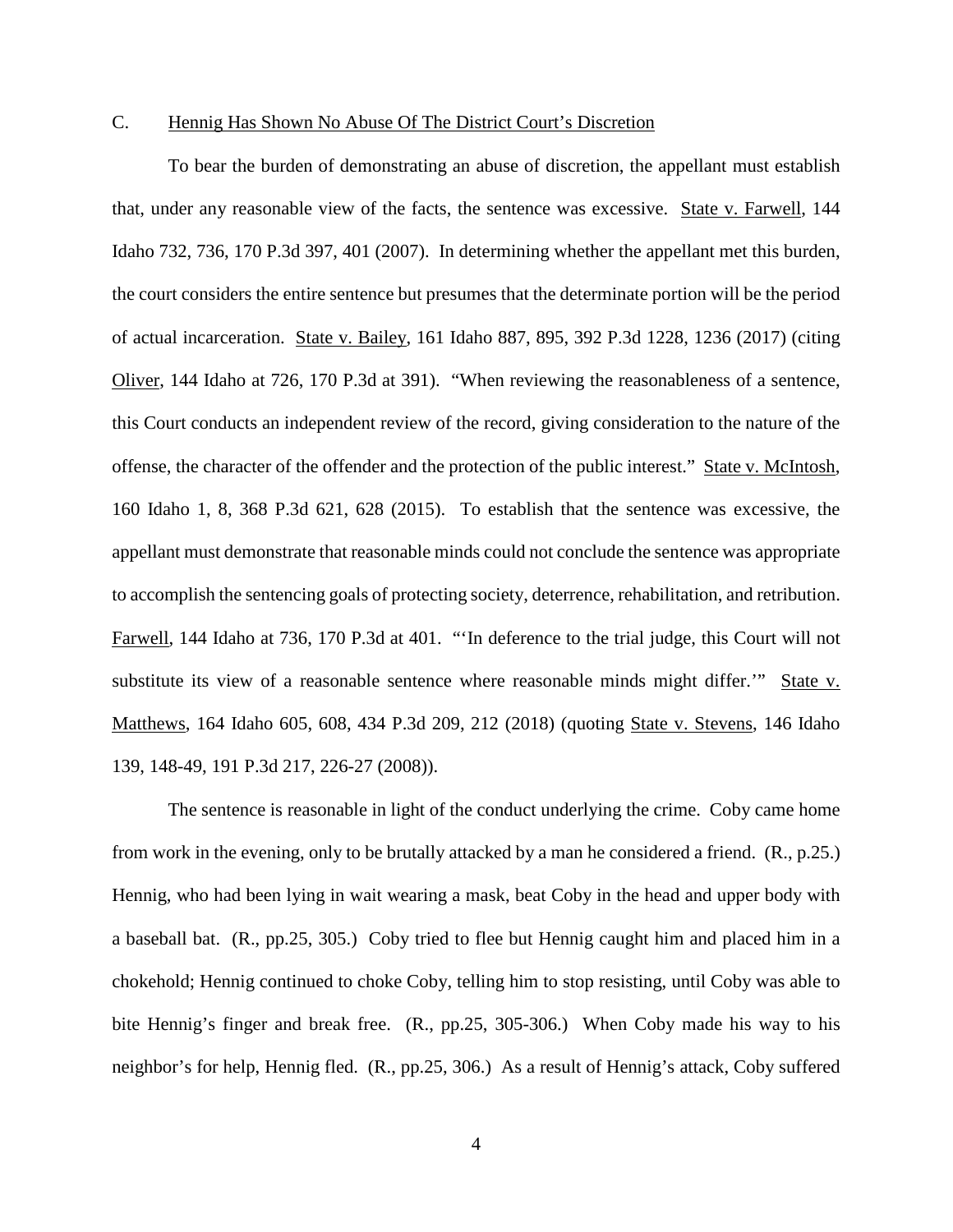serious injuries, including significant damage to his jaw, teeth, and pinky finger, and accrued tens of thousands of dollars in medical expenses from multiple procedures. (R., pp.25, 265-302, 306- 07.) There was no apparent motive for the attack. (R., p.25.)

Hennig asserts that the attack was an unfortunate result of his undiagnosed post-traumatic stress disorder (PTSD). (Appellant's brief, pp.2-3, 8-9.) While there is no dispute that Hennig suffers from PTSD, as the prosecutor pointed out below, that explanation simply does not fit the facts of this case. (See 12/10/2020 Tr., p.39, Ls.18-22.) Hennig claims he carried a baseball bat with him for protection from cougars and he had the mask with him because wearing a mask is a sexual fetish he enjoys. (See Conf. Doc., pp.135, 455.) Those explanations do not make sense in the context of what occurred; there was no basis to carry protection from cougars for the short walk up to the entrance of Coby's residence, nor does it make sense that Hennig would be carrying a sexual fetish mask, given that he was allegedly going to Coby's house to print his resume and not intending to have a sexual encounter with Coby. Hennig asserts that he was waiting outside Coby's door, Coby pushed past him, and then when Coby pulled out his keys, Hennig thought it was a knife and went into self-defense mode. (Conf. Doc., p.135; Appellant's brief, pp.2-3.) That is contradicted by Coby's account—that he did not see Hennig as he approached his door, that he opened it and got one foot inside before he was attacked. (See R., pp.25, 305.) Moreover, Hennig's PTSD explanation for seeing the keys as a knife and using the bat in self-defense does not explain why Hennig pursued and attempted to choke Coby after beating him. As the district court noted, "[t]here are a lot of people in this society who have suffered trauma" but "[t]hey don't, as a general rule, go around beating people with baseball bats." (12/10/2020 Tr., p.61, Ls.5-10.)

The items in Hennig's vehicle and room, as well as those found in a tote, also call into question his version of events and suggest a much more sinister intent. In Hennig's vehicle,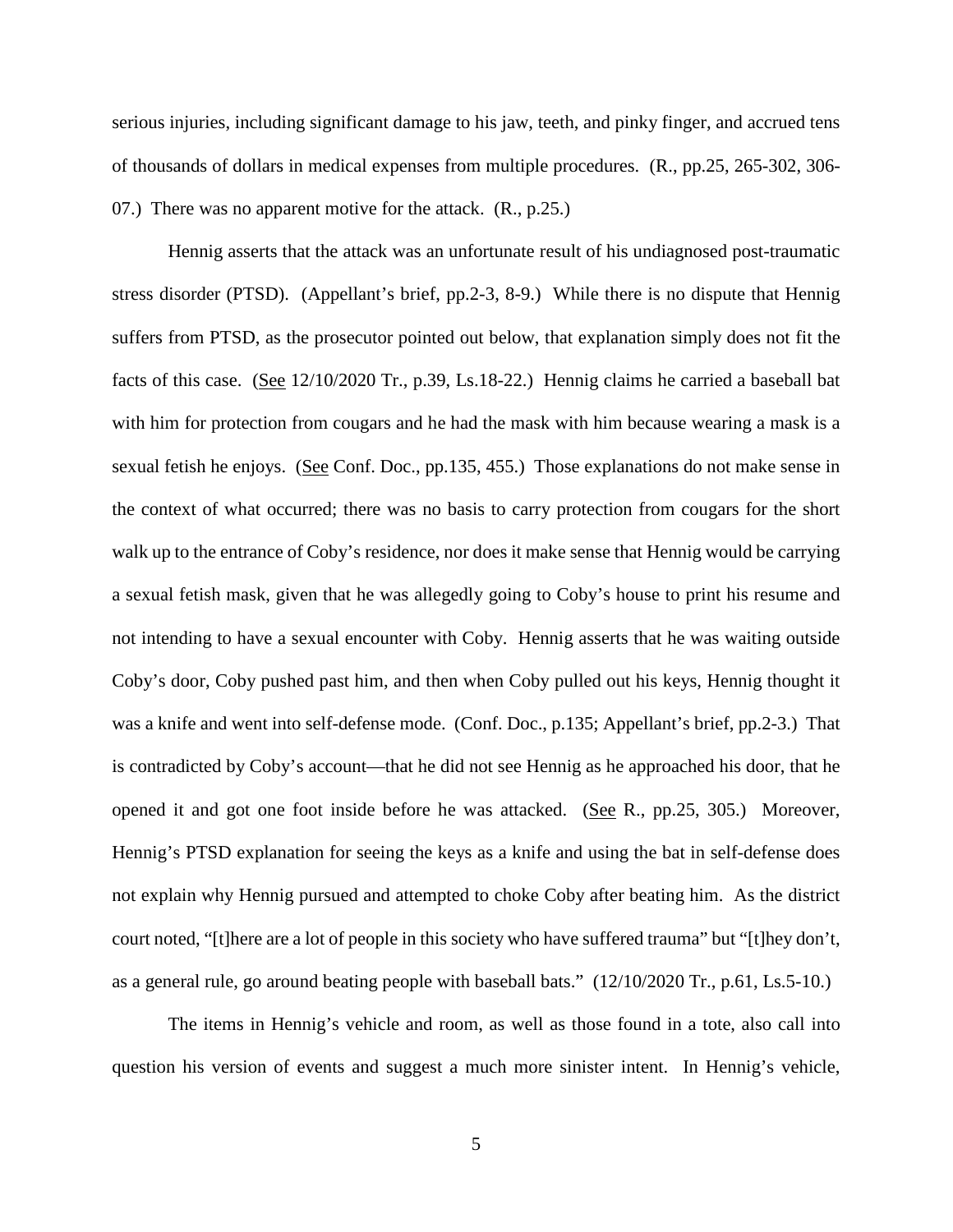officers observed blood with evidence that Hennig had attempted to clean it up and they located cleaning supplies, a flashlight, a headlamp, binoculars, duct tape, an opened box of latex gloves, knives, and a stun gun; in Hennig's room, officers located more weapons, a hammer, knives, a bat, pepper spray, lock picks, a training dummy, mutilated dolls, masks, and a bone saw. (R., pp.35, 176; see Conf. Ex., pp.128-284.) Further, officers found a tote connected to Hennig in a secluded wilderness area on someone's property. (Conf. Doc., p.258.) Inside, officers found a backpack, numerous knives (both in a set and loose), zip ties, plastic wrap, duct tape, a face shield, a staple gun, a roll of black garbage bags, clear plastic, cloth, and cleaning supplies. (Conf. Doc., p.258.)

The district court considered the objectives of criminal sentencing and the information prepared for and presented at sentencing, including testimony given on Hennig's behalf. (12/20/2020 Tr., p.57, L.18 – p.58, L.7.) The district court specifically recognized the mitigating factors in Hennig's case, such as his substance abuse issues, past trauma, his mental health, his lack of prior criminal behavior, and his remorse.  $(12/10/2020 \text{ Tr}$ , p.59, L.10 – p.60, L.3.) However, as the PSI noted, Hennig's crime "involved significant violence" and "caused serious physical injury, permanent physical injury, unknown future medical treatment, and emotional trauma." (Conf. Doc., p.146.) "After considering all of the information that has been presented, considering all of the mitigating factors that have been brought up quite completely by the defense, in order to deter [Hennig] and others, in order to protect society and in order to give Mr. Hennig an opportunity to try and continue his rehabilitation without causing any risk to society, a prison sentence is appropriate in this case."  $(12/10/2020 \text{ Tr.}, \text{p.61}, \text{Ls.11-18.})$  The district court reasonably followed the PSI's recommendation of incarceration and concluded a sentence of twenty-five years with ten years fixed "does address the goals of sentencing" and "recognizes the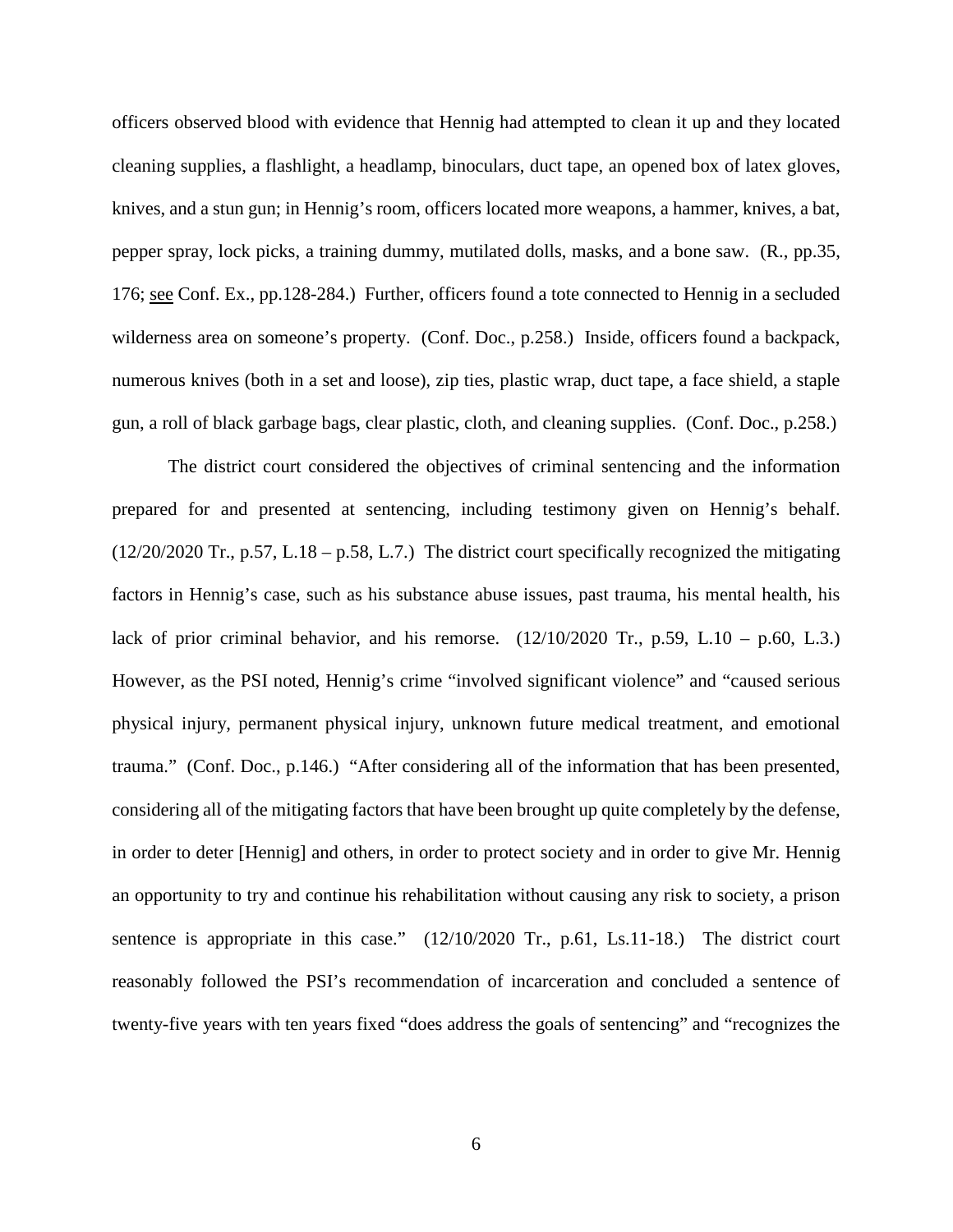mitigating factors that Mr. Hennig has, yet still holds him accountable and will protect society."  $(12/10/2020 \text{ Tr}$ , p.61, L.25 – p.62, L.3; Conf. Doc., pp.146-47.)

Hennig argues that the district court abused its discretion and its decision runs contrary to the applicable legal standards because the court's decision "fails to promote rehabilitation as the first means to achieve the protection of society" and fails to take into consideration his numerous mitigating circumstances. (Appellant's brief, pp. 6-12.) As discussed above, the district court specifically recognized and considered Hennig's many mitigating circumstances. (See 12/10/2020 Tr., p.59, L.10 – p.60, L.3.) However, the district court also considered the severity of Hennig's crime, the brutal beating he inflicted upon Coby, and the risk that his actions pose to society. (12/10/2020 Tr., p.60, L.4 – p.61, L.10.) The district court specifically considered rehabilitation, as well as Hennig's request that the court retain jurisdiction, and concluded that a period of incarceration would act as a deterrent and afford Hennig the opportunity to seek treatment and be rehabilitated in a secure setting, while also providing protection for the community. (12/10/2020 Tr., p.58, L.13 – p.59, L.5; p.61, L.11 – p.62, L.6.) Hennig has failed to show that the district court abused its sentencing discretion.

#### **CONCLUSION**

The state respectfully requests this Court to affirm the judgment of the district court. DATED this 19th day of July, 2021.

> /s/ Kacey L. Jones KACEY L. JONES Deputy Attorney General